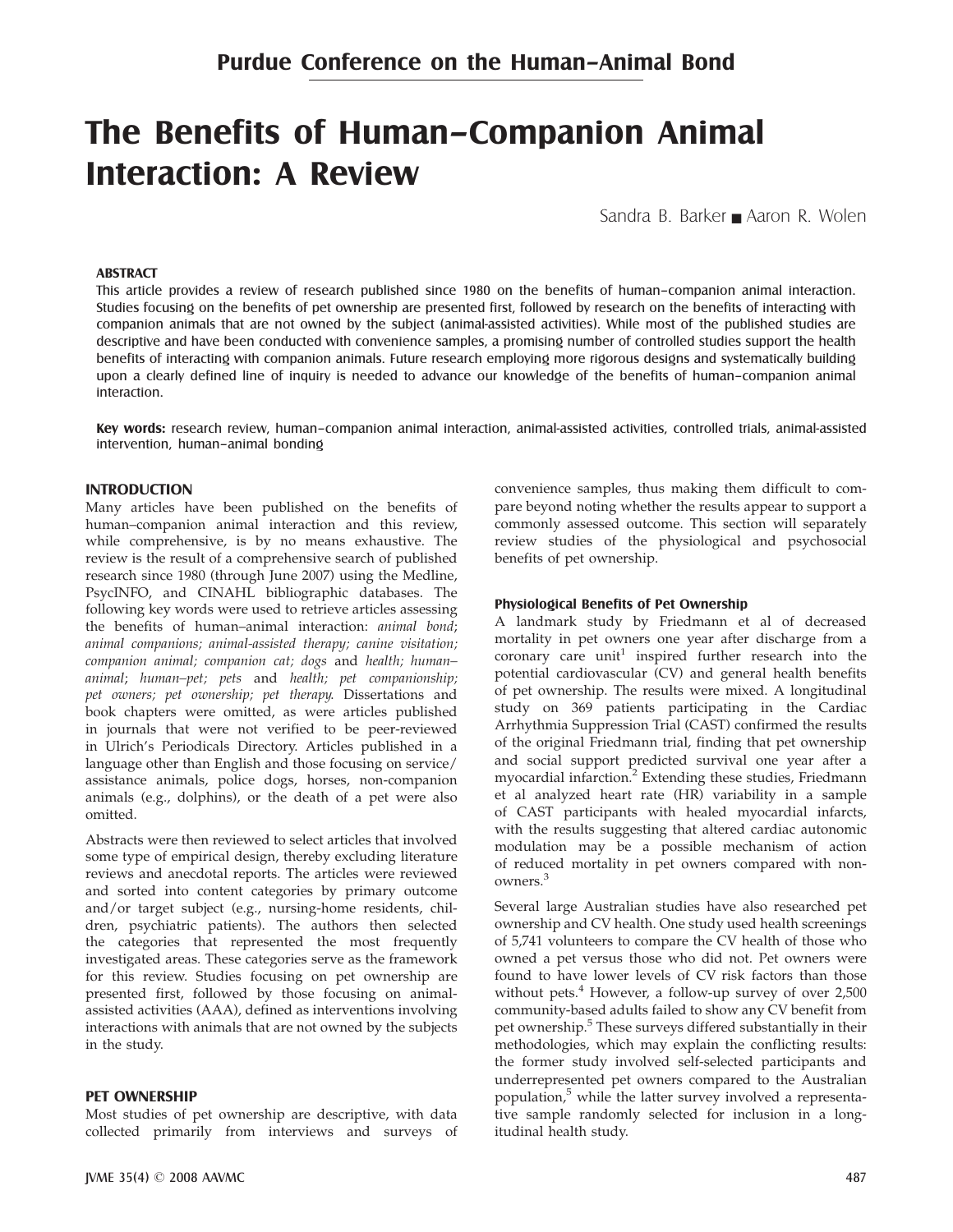Another large  $(n = 1,011)$  Australian survey concluded that dog and cat owners were in better health than non-owners, based on either physician visits or medication use (but not both), translating into savings of \$988 million AU\$ in health care costs.<sup>6</sup> Those with a close bond to their pets had the additional benefits of less loneliness and a greater social support network. The German Socio-Economic Panel Survey of a nationally representative sample of approximately 10,000 participants supports these findings.<sup>7</sup> Two surveys, conducted five years apart, showed the least physician visits among those who continuously owned a pet during the five year period, followed by those who acquired a pet during the period. Looking at adherence to treatment as a health outcome, researchers have reported that pet ownership predicts adherence to CV rehabilitation, while numerous personality and psychosocial variables do not.<sup>8</sup> Pet owners in this sample of 81 patients were far more likely to complete cardiac rehabilitation than those who did not own a pet.

Interviews with elderly Medicare enrollees in a large, longitudinal study found that pet owners reported fewer visits to physicians over a one-year period and dogs appeared to serve as a buffer from the impact of stressful life events.<sup>9</sup> In another elderly sample, pet attitudes and pet ownership were significant but weak predictors of maintaining improved levels of health and morale in a longitudinal four-year study.<sup>10</sup> In contrast, other descriptive studies have reported no significant difference between pet owners and those without pets in the use of health services;<sup>11,12</sup> morale, locus of control, social interaction, mental status, psychological symptoms, and physical  $\frac{13}{13}$  use of daily medication or presence of medical problems;<sup>14</sup> or multiple health variables, mortality, or healthy behaviors.<sup>15</sup> One large-scale survey of Australian seniors reported an association between caring for a pet and negative health outcomes.<sup>16</sup> Pachana et al attempted to identify factors contributing to such inconsistent results by analyzing a large, longitudinal health data set of 6,404 older Australian women, and found that age, mental and physical health, living arrangements, and housing were all strongly related to pet ownership.<sup>17</sup> Confounding of outcomes by such demographic variables may have contributed to the inconsistencies in reported results. In addition, studies that rely on self-report of pet owners yield subjective results.

Headey has provided another possible explanation for these conflicting findings by differentiating between the social science and medical research methodologies used.<sup>18</sup> He asserts that the survey-based methods used in social science research provide evidence of health benefits associated with pet ownership, whereas controlled clinical trials in medical research seek causal links between pet ownership and specific medical conditions.

A number of experimental studies have focused on the effect of human–pet interaction on CV indicators, with mixed results. In a randomized, repeated-measures crossover design, Moody et al found no significant differences in systolic (SBP), diastolic blood pressure (DBP), or HR between hypertensive pet owners (with and without their pets present during testing) and those who did not own pets.<sup>19</sup> Similarly, a study examining the effects of petting one's own dog versus an unfamiliar dog found that HR and BP were unaffected by the participant's relationship with

the animal, and HR only decreased during the control condition of quietly reading a book.<sup>20</sup> In contrast, several studies that have included a cognitive stressor consistently found that pets reduce indicators of CV stress. Early work on the subject by Allen et al demonstrated this effect by randomly assigning female dog lovers to complete a mental task accompanied by either their pet dog, which produced little stress reactivity in skin conductance, BP, and HR, or by a close friend, which increased overall stress reactivity.<sup>21</sup> In a more recent randomized controlled trial, Allen et al randomly assigned hypertensive adults starting lisinopril (an angiotensin-converting enzyme [ACE] inhibitor) to a group acquiring a dog or cat or to a wait-list control group for six months.<sup>22</sup> The physiological response to stress (SBP, HR, and plasma renin activity) at home was found to be lower in those assigned to pet ownership compared with the control group without pet ownership. In addition, pet owners performed higher in mental tasks. Lisinopril reduced only resting BP. Other studies that have included a mental stress task have also reported positive findings. A related study comparing married couples with and without pets found that pet owners had decreased resting BP and HR, and a lower reactivity in SBP and HR during a mental stress task, with faster return to baseline.<sup>23</sup> A smaller study reported reduced BP, but not HR, when petting a dog while reading aloud.<sup>24</sup> These experimental studies collectively support a beneficial effect of pet ownership on CV stress reactivity that warrants further investigation.

The possibility of an association between pet ownership and CV health has prompted other researchers to investigate whether owning a pet increases physical activity. One observational study found that dog owners walked more frequently, but not for longer, than non-owners, $25$  while a survey-based study found the opposite: dog owners walked for longer, but not more frequently, than non-owners, and dog owners were less likely to meet recommended levels of physical activity.26 A comparison of 3,075 Medicare recipients in the Health ABC Study found no difference in the frequency of walking for exercise or of any physical activity in those with and without pets; although older dog owners engaged in more physical activity overall.<sup>27</sup> In contrast, a large-scale, one-year longitudinal study of 995 communitybased seniors in Canada found pet owners to be younger and more physically active than those without pets.<sup>28</sup> In this age- and sex-stratified random sample, pet ownership significantly modified the relationship between social support and change in psychological well-being over the study period. While age may account for the increased physical activity, those without pets were noted to engage in comparatively fewer activities of daily living.

Conflicting findings on physical activity may be explained by confounding variables that have not been controlled for in these studies. For example, one survey found that dog size mediated the frequency of physical activity, with owners of medium- and large-sized dogs walking more often.<sup>29</sup> A sense of responsibility for the health and wellbeing of one's dog was also found to mediate the relationship between physical activity and dog ownership. $30$ These studies emphasize the importance of investigating mediating variables that may play a role in the physiological benefits of pet ownership.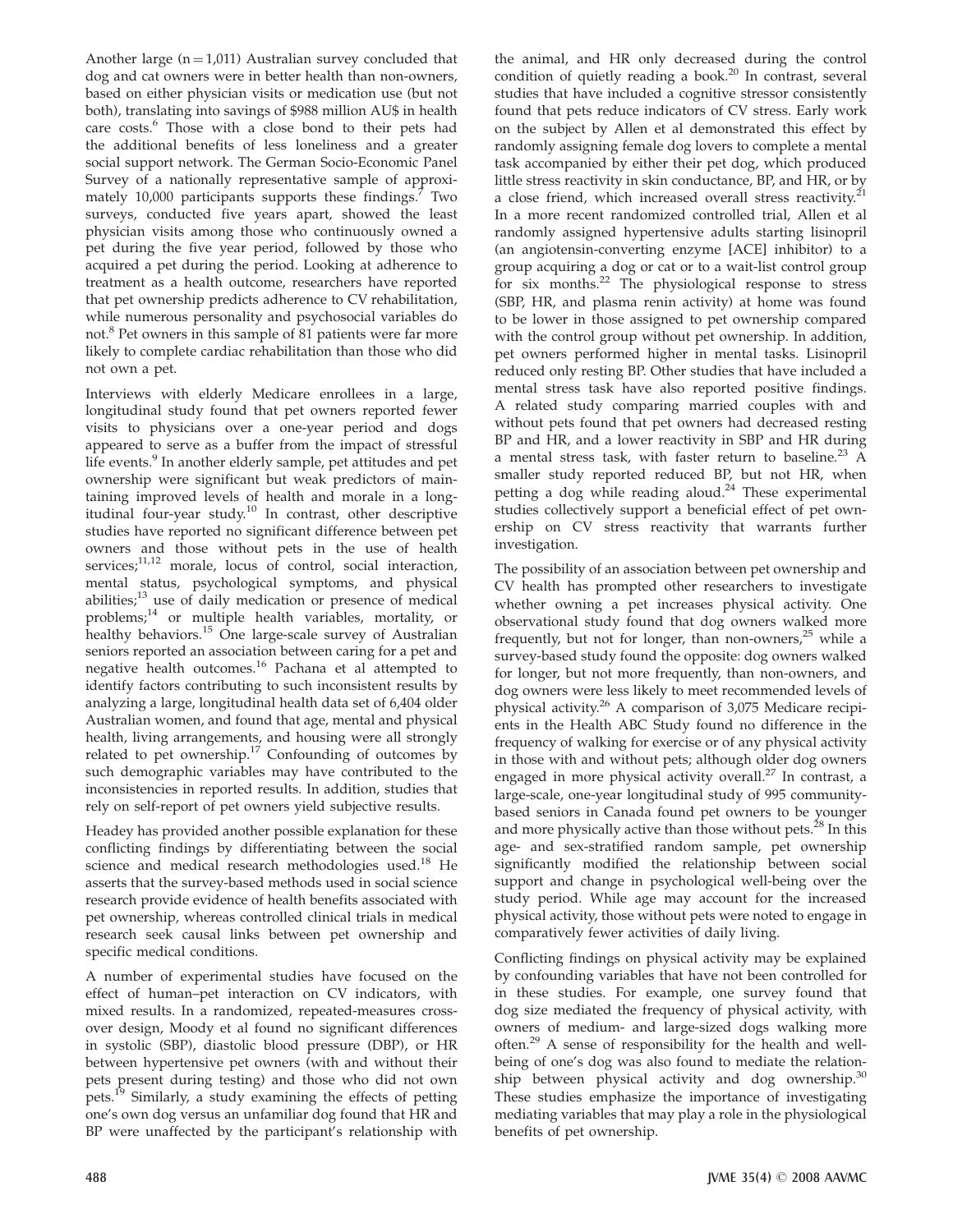#### Psychosocial Benefits of Pet Ownership

Several descriptive studies have documented the closeness between people and their pets, including dog owners who were found to be as emotionally close to their dogs as to their closest family member,<sup>31</sup> pet owners with HIV or AIDS who likened their relationship with their pets to that with their family members,<sup>32</sup> and owners whose cats provided a source of emotional support.<sup>33</sup> Similarly, a retrospective study reported that survivors of sexual abuse rated their pets as more supportive during childhood than humans.<sup>34</sup>

A number of surveys have assessed the association between pet ownership and depression. A large Internet survey found that unmarried female pet owners reported the fewest depressive symptoms, while unmarried male pet owners report the most. $35$  An equally large survey  $(n = 2,551)$  of Australian seniors reported higher levels of depression in pet owners,<sup>16</sup> while a smaller group of elderly patients sampled in a physician's office revealed no significant differences in depression, happiness, life satisfaction, hobbies, and interests between those with and without pets.<sup>14</sup> Furthermore, no association was found between pet ownership and depression in a large survey of gay and bisexual men  $(n = 1,872)$  participating in the Multicenter AIDS Cohort Study.<sup>36</sup>

Several descriptive studies have examined the relationship between pet ownership and mood in people living alone. In women living alone, pets have been associated with increased morale<sup>37</sup> and decreased loneliness.<sup>38</sup> A more recent study found that cats alleviated negative moods equally as well as a human partner, but that only a human partner strengthened positive moods.<sup>39</sup> Similarly, an observational study has concluded that cats seem to help compensate for the depressive moods of single adults.<sup>4</sup> These descriptive studies suggest that pet ownership may be associated with some benefits to mood in select samples.

The psychological effect of pets on children has received some attention in the literature, with mostly positive outcomes reported. Descriptive studies have reported that pets increase autonomy, self-concept, and self-esteem in some elementary school children.<sup>41</sup> Positive relationships have also been found between parents' perceived competence of their children and pet attachment in kindergarten children, self-reported empathy and pet attachment in kindergarten boys, and attachment and parents' perceived empathy in fifth-grade children.<sup>42</sup> Other survey research with school-age children has reported that children who prefer both dogs and cats have higher levels of empathy than those who prefer one or the other, and children who are highly attached to their pets are more empathic than those who are less attached.<sup>43</sup> Croatian researchers have also found a positive relationship between pet attachment and empathy, increased social orientation, and a positive family climate in school-age children.<sup>44</sup>

These descriptive studies of convenience samples call attention to the need for more rigorous experimental studies of the psychosocial effects of pet ownership on children and adults. The validity of most of the current studies is threatened by the reliance on convenience samples and the presence of uncontrolled extraneous variables.

## ANIMAL-ASSISTED ACTIVITIES/THERAPY

The authors recognize the differences between animalassisted therapy (AAT)—the purposeful incorporation of therapy animals into an individual's treatment plan—and the more general AAA, such as pet visitation. However, published studies do not consistently differentiate between AAT and AAA. Therefore, to minimize confusion and for ease of reading, the more general term AAA will be used to encompass all activities involving a companion animal that is not owned by the recipient of services. This section presents research focusing on CV outcomes, followed by outcomes in clinical samples, with a final section on AAA and children.

#### Cardiovascular Benefits

A number of studies have investigated the effect of AAA on CV response and, like the pet ownership studies already presented, report mixed results. One reason may be that the studies vary greatly in terms of samples, AAA interventions, and study conditions. While several studies have incorporated mental stressors into their experimental designs, the large variety of mental stressors employed may also contribute to the inconsistent results. A few studies have reported no difference in BP and HR associated with dog presence,<sup>45,46</sup> while most have reported reductions in BP associated with dog presence, $47,48$  tactile interaction with a dog,  $49^{\circ}$  and, in one study, the presence of a pet goat as well.<sup>50</sup> Studies comparing AAA with quiet reading have found greater BP reductions in the quiet reading condition.<sup>48,51</sup> However, petting one's own dog, as opposed to petting an unfamiliar dog, produced similar declines in BP.<sup>52</sup> Using HR variability as a surrogate index of autonomic activity, Japanese researchers have used a repeatedmeasures crossover design to assess seniors walking in a park either alone or with a research dog. Their results demonstrated that the dog's presence in the park, as well as at home, increased parasympathetic neural activity, which is generally associated with stress reduction.53

Similar to the results of studies on pet ownership studies on CV stress reactivity, the inclusion of a mental stressor in studies of AAA appears to contribute to positive findings, lending further support to the potential benefits of interacting with companion animals on stress reactivity and the importance of conducting research grounded in theoretical models, namely stress models.

## Benefits for Individuals with Psychiatric Disorders

Several experimental studies have reported positive effects of AAA with therapy dogs on hospitalized psychiatric patients, including reductions in fear and anxiety,<sup>54,55</sup> increased attendance at occupational therapy, $56$  and more pro-social behaviors.<sup>57</sup> Comparing recently discharged psychiatric patients in two matched adult homes, researchers found improvements in social interaction, psychosocial function, life satisfaction, mental function, depression, social competence, and psychological well-being in those residing in the home receiving six weekly puppy visits.<sup>58</sup> While no differences were detected in functioning and treatment response in geriatric psychiatry patients who were randomly assigned to AAA with therapy dogs or to an exercise group, decreased irritability was noted in women with dementia in both groups. $59$  In one study of depressed college students, no significant differences were found in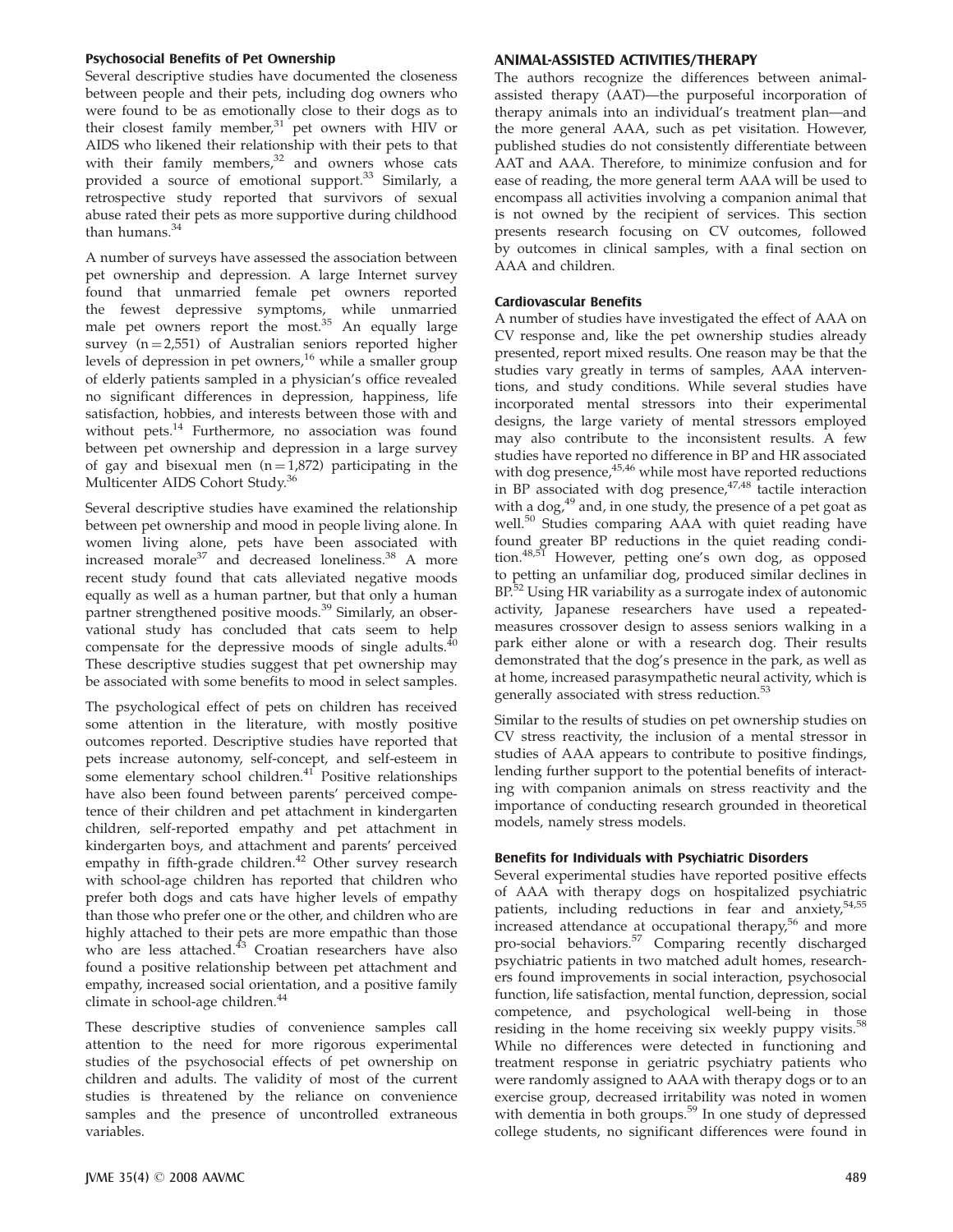depression levels after seven weeks of group psychotherapy with and without AAA.<sup>60</sup> Unlike previous studies with dogs, an investigation on the effect of aquarium presence on psychiatric patients' depression, fear, and frustration revealed no benefit, although a trend toward reduced anxiety was observed.<sup>61</sup>

Other studies have focused specifically on AAA in patients diagnosed with schizophrenia. Although sample sizes were small, studies have reported improvements in increased hedonic tone and use of leisure time, $62$  involvement in domestic and health activities,<sup>63</sup> nonverbal communication, $^{64}$  and social functioning $^{65}$  with AAA.

Collectively, these studies provide some evidence of improved mood and increased social behavior associated with AAA in those with psychiatric disorders. Such preliminary results warrant further investigation.

A few studies have targeted samples of health care professionals. Researchers in one descriptive study found that therapists who incorporate therapy dogs into their psychotherapy practices perceive this approach as an effective technique that can benefit clients with a wide range of clinical problems and in various age groups and practice settings.<sup>66</sup> In another study, therapists who had a dog present were rated more favorably by college students than those without a dog.<sup>67</sup> Other researchers have looked at the effect of AAA on measures of psychoneuroimmunology in health care professionals in a repeated-measures crossover study.<sup>68</sup> They found a significant decline in both serum and salivary cortisol levels that was detectable after 45 minutes following as little as five minutes with a therapy dog. No significant effects were found on immune function.

## Benefits of AAA for Nursing-Home Residents and Seniors with Dementia

Studies addressing the benefits of AAA for nursing-home residents have primarily assessed outcomes of mood, daily functioning, and social interactions using various measures and designs. An anthropological study concluded that residents perceive visitors with pets as facilitating a sense of domesticity.<sup>69</sup> A randomized, pre-/post-intervention, control group study comparing the effects of AAA and human visits reported no differences on depression, but AAA improved mood as measured by the profile of mood states (POMS).<sup>70</sup> A longitudinal Australian study comparing a resident dog, visiting dog, and visiting researcher reported improved POMS scores in the resident-dog group over the other groups for tension, confusion, and depression, with both dog groups showing reduced fatigue. $71$  Others have found reduced depression in nursing-home residents provided with a companion bird for 10 days.<sup>72</sup> While no association was noted between the presence of an aviary and reduced depression for elderly males in a health care day program, reduced depression was found in those who utilized the aviary. $73$ 

Using a wide range of measures to compare the effects of AAA with usual nursing-home activities in Torino, Italy, researchers found AAA to be associated with BP reductions, but not with measures of illness, depression, or daily activities, or with mental or nutritional status.<sup>74</sup> Other studies with nursing-home residents have reported positive outcomes associated with AAA. In one study, nursing-home residents who were randomly assigned to one or three weekly individual AAA sessions over six weeks were found to have decreased loneliness with one AAA session a week.<sup>75</sup> In a follow-up study over the same time frame, the same investigators compared AAA in an individual versus group format, and found reduced loneliness following individual AAA with no benefit in the group format.<sup>76</sup> AAA has been found to enhance social behavior in several studies of loneliness among nursing-home residents.<sup>77-79</sup> Increases in interactive behavior were also found six weeks following the introduction of a resident dog in another study; however, residents' behavior returned to baseline after 22 weeks.<sup>80</sup> A within-subjects observational study of nursing-home residents visited by people alone, pets alone, and people and pets, found that all conditions were associated with increased smiling and alertness, but the greatest number of positive behaviors was associated with close proximity to the person alone.<sup>81</sup>

Focusing on geriatric patients with cognitive impairments, including dementia and Alzheimer's disease, researchers have reported several benefits associated with AAA with dogs, including reduced HR and unit noise, $82$  reduced agitation and increased social interaction,<sup>83</sup> increased social behaviors, <sup>84,85</sup> reduced use of physical restraints, increased orientation to time, and facilitated goal achievement.<sup>86</sup> AAA with dogs and cats has also been reported to decrease aggressiveness, anxiety, and phobias in elderly patients with Alzheimer's disease, and to reduce caregiver burden.<sup>87</sup> Patients with Alzheimer's disease who ate in front of an aquarium daily for eight weeks were found to have increased nutritional intake and weight gain,<sup>88</sup> while another study found the presence of a companion canary compared with having a plant improved a range of psychiatric symptoms and perceived quality of life after three months.<sup>89</sup>

Not all studies have reported benefits of AAA for those with cognitive impairments. A single AAA experience had no effect on agitation, socialization, or dementia in one study of 28 residents in extended-care facilities, $90$  and no effect on mental status, depression, self maintenance, or irritability was found after four days of AAA in eight patients with dementia.<sup>91</sup> Collectively, however, these studies support the association of beneficial effects with AAA for patients with Alzheimer's disease or dementia, and call for more rigorous research with this population. While not affecting cognitive status, AAA may provide some benefits to mood, loneliness, socialization, and problem behaviors.

# Benefits of AAA for Children

Most studies of AAA with children have focused on clinical populations. However, one crossover study of Native American preschool children who were randomly assigned to brief, bi-weekly AAA sessions with various pets showed no social-skills benefit from AAA, but decreased absences during the first six weeks of the program.<sup>92</sup> Other researchers have reported that the presence of a friendly dog reduced BP in children who were reading aloud or at rest.<sup>93</sup>

A number of studies have evaluated the benefits of AAA for children in health care settings, with mixed results. Descriptive studies report satisfied parents and staff.<sup>94</sup> However, a dog's presence during a dental procedure did not reduce school-age children's behavioral distress or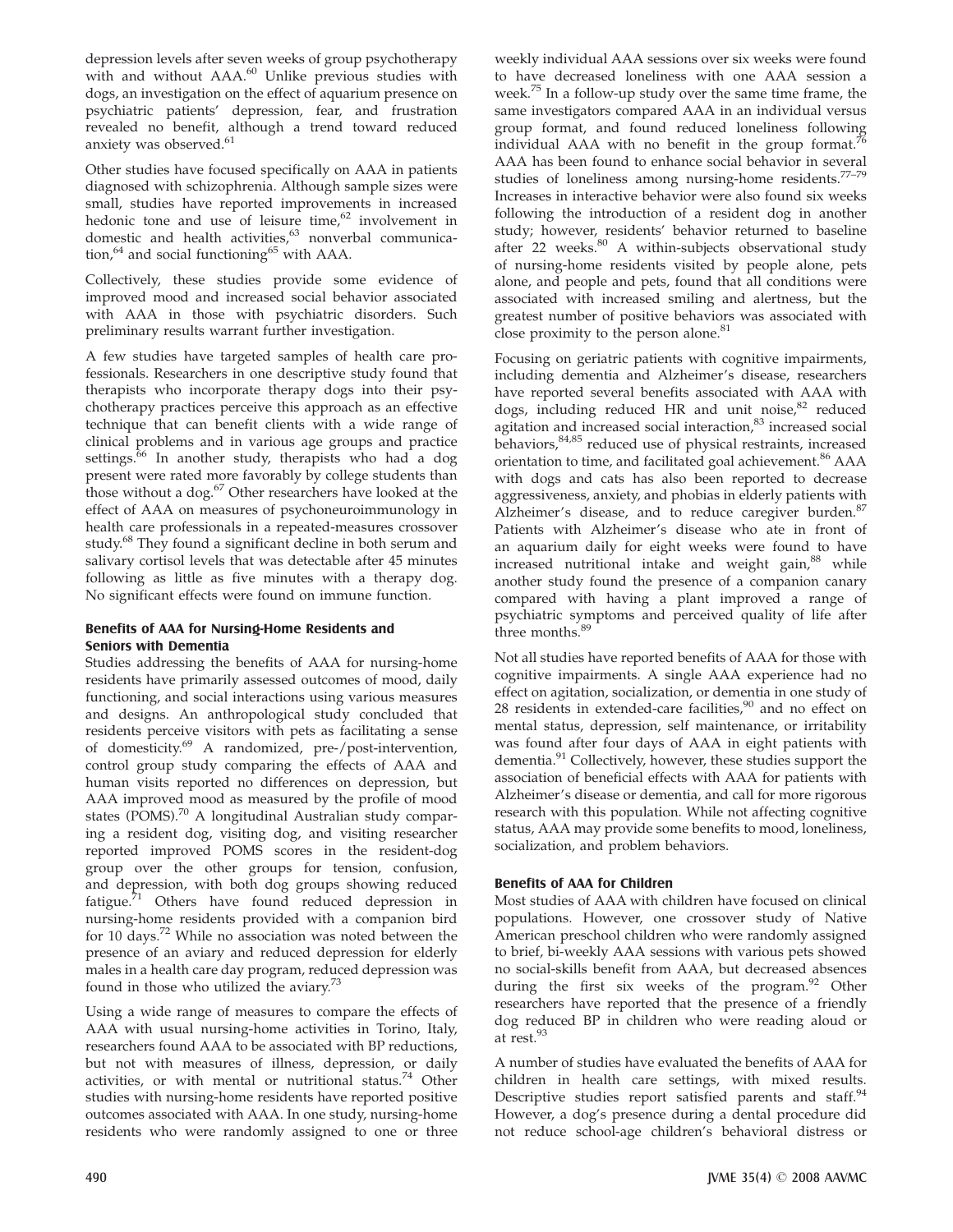physiological arousal.<sup>95</sup> One study of young children undergoing a physical examination in a pediatric clinic found no difference on physiological measures of arousal in children who were randomly assigned to the presence of a dog, although less behavioral distress was reported.<sup>96</sup> In contrast, positive outcomes were reported in a withinsubjects study of a dog's presence during the routine physical examination of preschool children.<sup>97</sup> The presence of a dog was associated with reduced SBP, mean arterial pressure, HR, and distress. Focusing on pain perception in post-operative children, another study reported that AAA was associated with less perceived physical and emotional pain.<sup>98</sup>

Several small studies have explored the effects of AAA on children with developmental disorders. One observational study of 12 autistic children noted fewer autistic and more socially appropriate behaviors during therapy with a dog; however, these gains declined after one month of followup.<sup>99</sup> Using llamas, dogs, and rabbits in occupational therapy with 22 autistic children, researchers reported an increased use of language and social interaction with AAA compared to with traditional occupational therapy.<sup>100</sup> Another study measuring social outcomes was conducted with 10 children with pervasive developmental disorders. These children were rated as being more aware of their social environment, more focused, and more playful during AAA with a dog. $101$  Other studies involving very small samples of patients with a variety of developmental and emotional disorders have reported various benefits of AAA, including more sustained focus;<sup>102</sup> emotional stability, improved attitudes toward school, and improved learning in responsibility, respect, and empathy;<sup>103</sup> progress on individual goals;<sup>104</sup> and sociability, vocal expression, and eye contact.<sup>105</sup>

One explanation for the benefits found in children with special needs is provided by Katcher in his rationale for including AAA in the form of an AAT/education (AAT/E) program for children with attention deficit/hyperactivity disorder (ADHD) and conduct disorder.106 Katcher contends that the innate tendency to pay attention to nature and animals may increase a child's ability to inhibit responses, a critical deficit for children with ADHD and other disorders. However, as Katcher found in his well-designed evaluation of the AAT/E program at Devereux in West Chester, PA, context is an important variable since positive behavioral outcomes noted in the AAT/E context did not generalize to the regular classroom.

Most of the published AAA studies are descriptive and based on convenience samples. While inconsistencies in results abound, there seems to be some agreement on an association between AAA and improvements in mood for certain populations. Support for a positive impact of AAA on depression comes from a recent meta-analysis of five experimental studies that reported medium and significant aggregate effect sizes indicating that AAA is associated with fewer depressive symptoms. $10\overline{7}$  The studies included in this meta-analysis met criteria for methodological rigor, and the results provide important evidence for a benefit of AAA in those with depressive symptoms. In addition, AAA shows potential for improving CV reactivity to stress and for improving mood and social behaviors in nursing-home and

psychiatric patients, including those with Alzheimer's disease and other dementias.

# **DISCUSSION**

One of the earliest reviews of research on the benefits of human–companion animal interaction was conducted in 1984 by Beck and Katcher.<sup>108</sup> They noted the preponderance of descriptive studies and identified only six experimental studies published at that time, which reported little or no benefit of pets. The current review reflects considerable progress since that time, with the review of 129 studies published in peer-reviewed journals. Like the 1984 review, most of the research continues to be descriptive and, while providing valuable information for generating research hypotheses, lacks the necessary controls to enable us to determine whether benefits actually result from pet ownership or AAA. However, a number of strong studies contributing to the field have been presented, including large surveys of nationally or regionally representative samples. A number of these studies used existing databases (e.g., Medicare) or included pet-related variables in nonpet-focused studies (e.g. CAST, Health ABC Study). The series of studies by Friedmann et al investigating pet ownership and mortality have contributed significantly to the field, $1-3$  as have the large Australian surveys on pet ownership and CV risk factors and/or health conducted by Anderson et al,<sup>4</sup> Parslow et al,<sup>5,16</sup> Pachana et al,<sup>17</sup> Schofield et al, $^{29}$  and Headey et al. $^{6,7}$  In North America, large-scale studies on the health benefits of pet ownership by Thorpe et al,<sup>27</sup> Raina et al,<sup>28</sup> Brown and Rhodes,<sup>30</sup> Siegel et al,<sup>36,109</sup> and Tucker et  $al<sup>110</sup>$  have added to our knowledge of the benefits for varied populations.

As evident in this review, considerably more experimental studies have been published since the six identified by Beck and Katcher in  $1984$ <sup>108</sup> While the majority have been conducted on relatively small numbers of convenience samples, several are noteworthy for their methodologies: Banks and Banks' replication of their earlier pre-/postintervention, control-group study, again finding decreased loneliness in long-term care residents who were randomly assigned to individual AAA sessions for six weeks, with no benefit for AAA delivered in a group setting;<sup>75,76</sup> Barker et al's partial replication of a pre-/post-intervention, crossover design of AAA with electroconvulsive therapy patients finding significant reductions in fear after AAA with a therapy dog but not in the presence of an aquarium; $54,61$ Allen et al's random assignment of 48 hypertensive stock brokers beginning ACE-inhibitor therapy to pet ownership with a wait-list control group, finding pet ownership was associated with reduced CV reactivity and improved mental task performance; $^{22}$  Columbo et al's pre-/post-intervention, control-group study involving the random assignment of 144 cognitively impaired nursing-home residents to three months with a plant, canary, or control, and reporting improved scores on measures of psychopathological status and quality of life for the canary group;<sup>89</sup> and Edwards and Beck's time-series study finding increased caloric intake, increased weight, and less need for nutritional supplements in dementia patients who ate their meals in front of an aquarium.<sup>88</sup>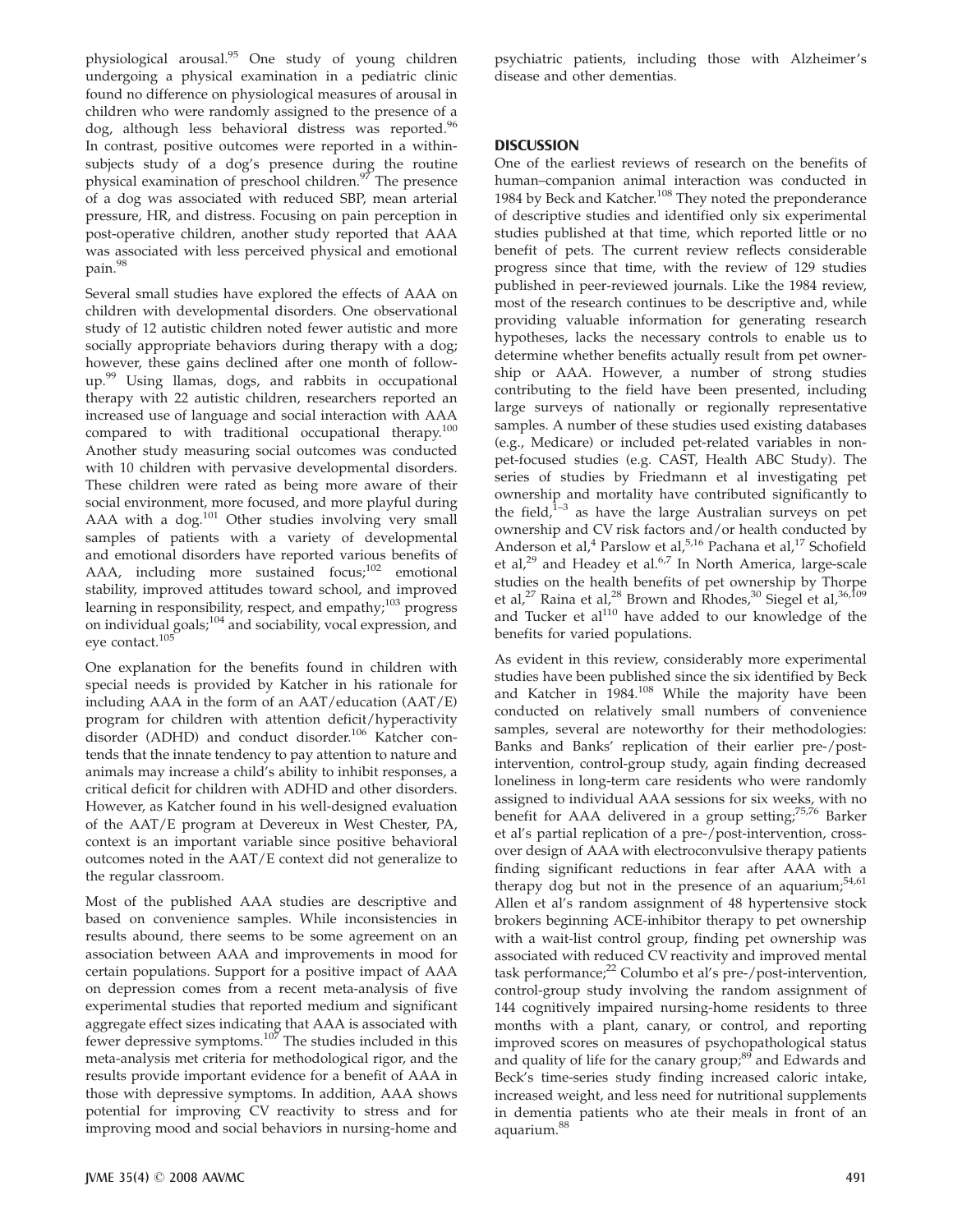Finally, a few studies have begun to look at physiological mechanisms that may explain the benefits of interacting with companion animals. Both Allen et  $al^{21-23}$  and Friedmann et  $al<sup>3,47</sup>$  have looked at CV mechanisms, while Barker et al<sup>68</sup> have investigated psychoneuroimmunological mechanisms.

This review has summarized many studies on the benefits of human–companion animal interaction. Both clinical and non-clinical samples attest to the perceived benefits of pet ownership and AAA, and the number of controlled studies supporting such claims is growing. Most have measured short-term outcomes, and studies of the long-term effects of human–animal interactions are needed to determine whether the short-term benefits are maintained over time. The studies published so far vary greatly in subject samples, interventions, outcomes, procedures, and instruments, making it difficult to make comparisons and draw conclusions. Indeed, categorizing the published studies for this review represented a challenge, with few lines of research focusing and building on a common area of inquiry. As already noted, a number of these studies reported conflicting findings, which served to clarify the important distinction between research methodologies that limit their interpretation of results to associations and those that establish causation, designs that limit generalization to specific populations (e.g., males, the elderly) and/or locations (e.g., psychiatric hospitals, nursing homes), and the need to identify and control for factors that might explain the results. It is clear that more rigorous research, grounded in theoretical models, is needed to support descriptive studies claiming benefits of human–animal interactions. Randomization and control conditions are needed, as are clear descriptions of interventions to enable replication studies. More consistent use of standardized instruments that have been shown to be sensitive to the effects of human–animal interactions will also improve our ability to compare study results and draw firmer conclusions. For evidence-based benefits of pet ownership or AAA, exploration of the underlying physiological mechanisms of action is needed.

Despite these factors, a few pockets of evidence do exist and appear to be growing. Pets appear to buffer the impact of stress on some owners, and may be associated with other health attributes such as increased physical activity for some owner groups. Seniors in nursing homes and those with Alzheimer's disease or dementia appear to benefit from both pet ownership and AAA in the areas of mood, loneliness, social behaviors, and caloric intake. Similarly, some psychiatric populations also appear to benefit from AAA in terms of improved mood and social behaviors. Finally, there is emerging evidence of the possible benefits of pet attachment for children, particularly with regards to empathy, and of AAA for children with special needs.

Finally, readers will have noted the great variation in research foci of the investigators whose works are included. Whether this reflects varied research interests, lack of consistent research funding available in the field, institutional constraints, or other variables, this review illuminates the need for a more clearly defined direction in future research to systematically investigate the benefits of interacting with companion animals.

# **REFERENCES**

1 Friedmann E, Katcher AH, Lynch JJ, Thomas SA. Animal companions and one-year survival of patients after discharge from a coronary care unit. Public Health Rep 95:307–312, 1980.

2 Friedmann E, Thomas SA. Pet ownership, social support, and one-year survival after acute myocardial infarction in the Cardiac Arrhythmia Suppression Trial (CAST). Am J Cardiol 76:1213–1217, 1995.

3 Friedmann E, Thomas SA, Stein PK, Kleiger RE. Relation between pet ownership and heart rate variability in patients with healed myocardial infarcts. Am J Cardiol 91:718–721, 2003.

4 Anderson WP, Reid CM, Jennings GL. Pet ownership and risk factors for cardiovascular disease. Med J Aust 157:298–301, 1992.

5 Parslow RA, Jorm AF. The impact of pet ownership on health and health service use: results from a community sample of Australians aged 40 to 44 years. Anthrozoös 16:43–56, 2003.

6 Headey B. Health benefits and health cost savings due to pets: preliminary estimates from an Australian national survey. Soc Indic Res 47:233–243, 1999.

7 Headey B, Grabka M, Kelley J, Reddy P, Tseng Y. Pet ownership is good for your health and saves public expenditure too: Australian and German longitudinal evidence. Aust Soc Monitor 5:93–99, 2002.

8 Herrald MM, Tomaka J, Medina AY. Pet ownership predicts adherence to cardiovascular rehabilitation. J Appl Soc Psychol 32:1107–1123, 2002.

Siegel JM. Stressful life events and use of physician services among the elderly: the moderating role of pet ownership. J Pers Soc Psychol 58:1081–1086, 1990.

10 Lago D, Delaney M, Miller M, Grill C. Companion animals, attitudes towards pets, and health outcomes among the elderly: a long-term follow-up. Anthrozoös 3:25–34, 1989.

11 Jorm AF, Jacomb PA, Christensen H, Henderson S, Korten AE, Rodgers B. Impact of pet ownership on elderly Australians' use of medical services: an analysis using Medicare data. Med J Aust 166:376–377, 1997.

12 Parslow RA, Jorm AF. Pet ownership and risk factors for cardiovascular disease: another look. Med J Aust 179:466–468, 2003.

13 Robb SS, Stegman CE. Companion animals and elderly people: a challenge for evaluators of social support. Gerontologist 23:277–282, 1983.

14 Crowley Robinson P, Blackshaw JK. Pet ownership and health status of elderly in the community. Anthrozoös 11:168–171, 1998.

15 Tucker JS, Friedman HS, Tsai CM, Martin LR. Playing with pets and longevity among older people. Psychol Aging 10:3–7, 1995.

16 Parslow RA, Jorm AF, Christensen H, Rodgers B, Jacomb P. Pet ownership and health in older adults: findings from a survey of 2,551 community-based Australians aged 60–64. Gerontology 51:40–47, 2005.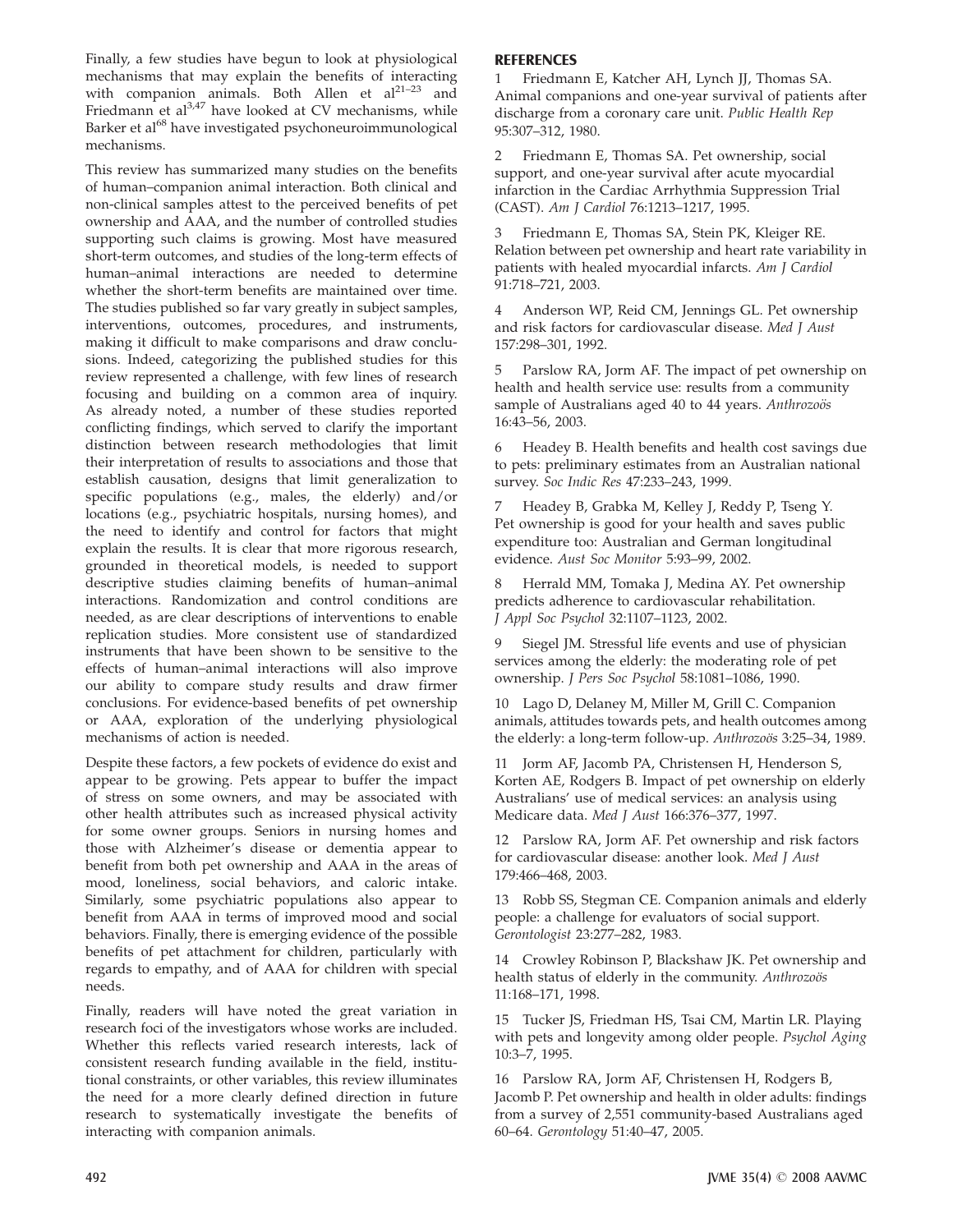17 Pachana NA, Ford JH, Andrew B, Dobson AJ. Relations between companion animals and self-reported health in older women: cause, effect or artifact? Int J Behav Med 12:103–110, 2005.

18 Headey B. Pet ownership: good for health? Med J Aust 179:460–461, 2003.

19 Moody WJ, Fenwick DC, Blackshaw JK. Pitfalls of studies designed to test the effect pets have on the cardiovascular parameters of their owners in the home situation: a pilot study. Appl Anim Behav Sci 47:127–136, 1996.

20 Gaydos LS, Farnham R. Human–animal relationships within the context of Rogers' principle of integrality. ANS Adv Nurs Sci 10(4):72–80, 1988.

21 Allen KM, Blascovich J, Tomaka J, Kelsey RM. Presence of human friends and pet dogs as moderators of autonomic responses to stress in women. J Pers Soc Psychol 61:582–589, 1991.

22 Allen K, Shykoff BE, Izzo JL Jr. Pet ownership, but not ACE inhibitor therapy, blunts home blood pressure responses to mental stress. Hypertension 38:815–820, 2001.

23 Allen K, Blascovich J, Mendes WB. Cardiovascular reactivity and the presence of pets, friends, and spouses: the truth about cats and dogs. Psychosom Med 64:727–739, 2002.

24 Jenkins JL. Physiological effects of petting a companion animal. Psychol Rep 58(1):21–22, 1986.

25 Rogers J, Hart LA, Boltz RP. The role of pet dogs in casual conversations of elderly adults. J Soc Psychol 133:265–277, 1993.

26 Bauman AE, Russel SJ, Furber SE, Dobson AJ. The epidemiology of dog walking: an unmet need for human and canine health. Med J Aust 175:632–634, 2001.

27 Thorpe RJ, Kreisle RA, Glickman LT, Simonsick EM, Newman AB, Kritchevsky S. Physical activity and pet ownership in year 3 of the Health ABC Study. J Aging Phys Act 14:154–168, 2006.

28 Raina P, Waltner Toews D, Bonnett B, Woodward C, Abernathy T. Influence of companion animals on the physical and psychological health of older people: an analysis of a one-year longitudinal study. J Am Geriatr Soc 47:323–329, 1999.

29 Schofield G, Mummery K, Steele R. Dog ownership and human health-related physical activity: an epidemiological study. Health Promot J Aust 16(1):15–19, 2005.

30 Brown SG, Rhodes RE. Relationships among dog ownership and leisure-time walking in Western Canadian adults. Am J Prev Med 30:131–136, 2006.

31 Barker SB, Barker RT. The human–canine bond: closer than family ties. J Ment Health Couns 10:46–56, 1988.

32 Allen JM, Kellegrew DH, Jaffe D. The experience of pet ownership as a meaningful occupation. Can J Occup Ther 67:271–278, 2000.

33 Stammbach KB, Turner DC. Understanding the human–cat relationship: human social support or attachment. Anthrozoös 12:162-168, 1999.

34 Barker SB, Barker RT, Dawson KS, Knisely JS. The use of the family life space diagram in establishing interconnectedness: a preliminary study of sexual abuse survivors, their significant others, and pets. Individ Psychol 53:435–450, 1997.

35 Tower RB, Nokota M. Pet companionship and depression: results from a United States Internet sample. Anthrozoös 19:50-64, 2006.

36 Siegel JM, Angulo FJ, Detels R, Wesch J, Mullen A. AIDS diagnosis and depression in the Multicenter AIDS Cohort Study: the ameliorating impact of pet ownership. AIDS Care 11:157–170, 1999.

37 Goldmeier J. Pets or people: another research note. Gerontologist 26:203–206, 1986.

38 Zasloff RL, Kidd AH. Loneliness and pet ownership among single women. Psychol Rep 75:747–752, 1994.

39 Turner DC, Rieger G, Lorenz G. Spouses and cats and their effects on human mood. Anthrozoös 16:213-228, 2003.

40 Rieger G, Turner DC. How depressive moods affect the behavior of singly living persons toward their cats. Anthrozoös 12:224-233, 1999.

41 Van Houtte BA, Jarvis PA. The role of pets in preadolescent psychosocial development. J Appl Dev Psychol 16:463–479, 1995.

42 Melson GF, Peet S, Sparks C. Children's attachment to their pets: links to socio-emotional development. Children's Environments Quarterly 8:55–65, 1991.

43 Daly B, Morton LL. An investigation of human–animal interactions and empathy as related to pet preference, ownership, attachment, and attitudes in children. Anthrozoös 19:113–127, 2006.

44 Vidovic VV, Stetic VV, Bratko D. Pet ownership, type of pet and socio-emotional development of school children. Anthrozoös 12:211-217, 1999.

45 Kingwell B, Lomdahl A, Anderson W. Presence of a pet dog and human cardiovascular responses to mild mental stress. Clin Auton Res 11:313–317, 2001.

46 Craig FW, Lynch JJ, Quartner JL. The perception of available social support is related to reduced cardiovascular reactivity in phase II cardiac rehabilitation patients. Integr Physiol Behav Sci 35:272–283, 2000.

47 Friedmann E, Thomas SA, Cook LK, Tsai C, Picot SJ. A friendly dog as potential moderator of cardiovascular response to speech in older hypertensives. Anthrozoös 20:51–63, 2007.

48 Wilson CC. Physiological responses of college students to a pet. J Nerv Ment Dis 175:606–612, 1987.

49 Vormbrock JK, Grossberg JM. Cardiovascular effects of human–pet dog interactions. J Behav Med 11:509–517, 1988.

50 DeMello LR. The effect of the presence of a companionanimal on physiological changes following the termination of cognitive stressors. Psychol Health 14:859–868, 1999.

51 Gaydos LS, Farnham R. Human–animal relationships within the context of Rogers' principle of integrality. ANS Adv Nurs Sci 10:72–80, 1988.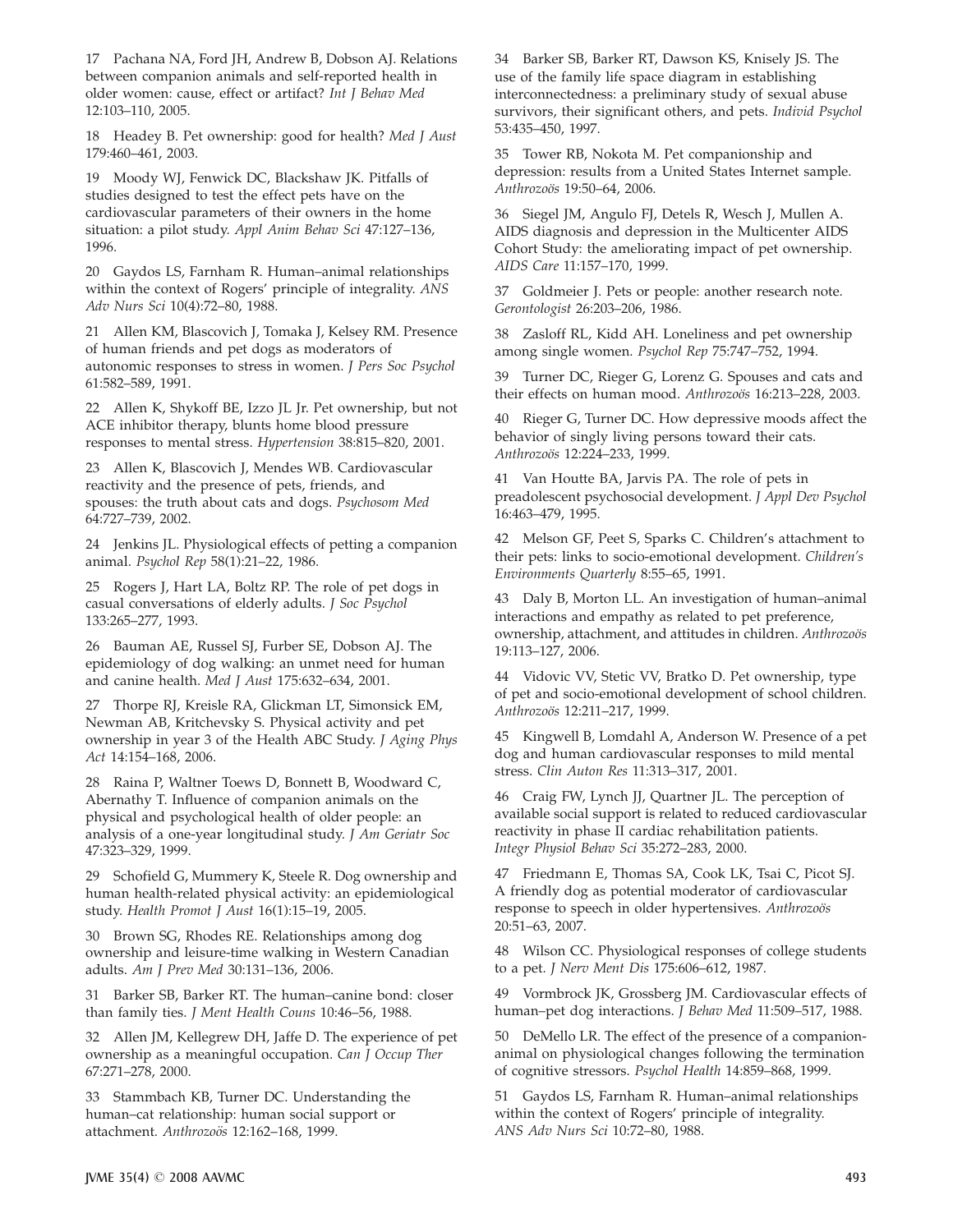52 Baun MM, Bergstrom N, Langston NF, Thoma L. Physiological effects of human/companion animal bonding. Nurs Res 33:126–129, 1984.

53 Motooka M, Koike H, Yokoyama T, Kennedy NL. Effect of dog-walking on autonomic nervous activity in senior citizens. Med J Aust 184(2):60-63, 2006.

54 Barker SB, Pandurangi AK, Best AM. Effects of animal-assisted therapy on patients' anxiety, fear, and depression before ECT. J ECT 19(1):38–44, 2003.

55 Barker SB, Dawson KS. The effects of animal-assisted therapy on anxiety ratings of hospitalized psychiatric patients. Psychiatr Serv 49:797–801, 1998.

56 Holcomb R, Meacham M. Effectiveness of an animal-assisted therapy program in an inpatient psychiatric unit. Anthrozoös 2:259-264, 1989.

57 Marr CA, French L, Thompson D, Drum L, Greening G, Mormon J, Henderson I, Hughes CW. Animal-assisted therapy in psychiatric rehabilitation. Anthrozoös 13:43-47, 2000.

58 Francis G, Turner JT, Johnson SB. Domestic animal visitation as therapy with adult home residents. Int J Nurs Stud 22:201–206, 1985.

59 Zisselman MH, Rovner BW, Shmuely Y, Ferrie P. A pet therapy intervention with geriatric psychiatry inpatients. Am J Occup Ther 50(1):47–51, 1996.

60 Folse EB, Minder CC, Aycock MJ, Santana RT. Animal-assisted therapy and depression in adult college students. Anthrozoös 7:188-194, 1991.

61 Barker SB, Rasmussen KG, Best AM. Effect of aquariums on electroconvulsive therapy patients. Anthrozoös 16:229–240, 2003.

62 Nathans-Barel I, Feldman P, Berger B, Modai I, Silver H. Animal-assisted therapy ameliorates anhedonia in schizophrenia patients. A controlled pilot study. Psychother Psychosom 74(1):31–35, 2005.

63 Kovács Z, Kis R, Rózsa S, Rózsa L. Animal-assisted therapy for middle-aged schizophrenic patients living in a social institution. A pilot study. Clin Rehabil 18:483–486, 2004.

64 Kovács Z, Bulcuz J, Kis R, Simon L. An exploratory study of the effect of animal-assisted therapy on nonverbal communication in three schizophrenic patients. Anthrozoös 19:353–365, 2006.

65 Barak Y, Savorai BA, Mavasbev BA, Beni A. Animal-assisted therapy for elderly schizophrenic patients: a one-year controlled trial. Am J Geriatr Psychiatry 9:439–442, 2001.

66 Mason MS, Hagan CB. Pet-assisted psychotherapy. Psychol Rep 84:1235–1245, 1999.

67 Schneider MS, Harley LP. How dogs influence the evaluation of psychotherapists. Anthrozoös 19:128–142, 2006.

68 Barker SB, Knisely JS, McCain NL, Best AM. Measuring stress and immune response in healthcare professionals following interaction with at therapy dog: a pilot study. Psychol Rep 96:713–729, 2005.

69 Savishinsky JS. Intimacy, domesticity and pet therapy with the elderly: expectation and experience among nursing home volunteers. Soc Sci Med 34:1325–1334, 1992.

70 Lutwack-Bloom P, Wijewickrama R, Smith B. Effects of pets versus people visits with nursing home residents. J Gerontol Soc Work 44:137–159, 2005.

71 Crowley Robinson P, Fenwick DC, Blackshaw JK. A long-term study of elderly people in nursing homes with visiting and resident dogs. Appl Anim Behav Sci 47(1–2):137–148, 1996.

72 Jessen J, Cardiello F, Baun MM. Avian companionship in alleviation of depression, loneliness, and low morale of older adults in skilled rehabilitation units. Psychol Rep 78:339–348, 1996.

73 Holcomb R, Jendro C, Weber B, Ursula N. Use of an aviary to relieve depression in elderly males. Anthrozoös 10:32–36, 1997.

74 Stasi MF, Amati D, Costa C, Resta D, Senepa G, Scarafioiti C, Aimonino N, Molaschi M. Pet-therapy: a trial for institutionalized frail elderly patients. Arch Gerontol Geriatr Suppl 9:407–412, 2004.

75 Banks MR, Banks WA. The effects of animal-assisted therapy on loneliness in an elderly population in long-term care facilities. J Gerontol A Biol Sci Med Sci 57:M428–432, 2002.

76 Banks MR, Banks WA. The effects of group and individual animal-assisted therapy on loneliness in residents of long-term care facilities. Anthrozoös 18:396-408, 2005.

77 Fick KM. The influence of an animal on social interactions of nursing home residents in a group setting. Am J Occup Ther 47:529–534, 1993.

78 Perelle IB, Granville DA. Assessment of the effectiveness of a pet facilitated therapy program in a nursing home setting. Soc Anim 1(1):91–100, 1993.

79 Bernstein P, Friedmann E, Malaspina A. Animal-assisted therapy enhances resident social interaction and initiation in long-term care facilities. Anthrozoös 13:213-224, 2000.

80 Winkler A, Fairnie H, Gericevich F, Long M. The impact of a resident dog on an institution for the elderly: effects on perceptions and social interactions. Gerontologist 29:216–223, 1989.

81 Hendy HM. Effects of pet and/or people visits on nursing home residents. Int J Aging Hum Dev 25:279–291, 1987.

82 Walsh PG, Mertin PG, Verlander DF, Pollard CF. The effects of a ''pets as therapy'' dog on persons with dementia in a psychiatric ward. Aust Occup Ther J 42(4):161–166, 1995.

83 Richeson NE. Effects of animal-assisted therapy on agitated behaviors and social interactions of older adults with dementia. Am J Alzheimers Dis Other Demen 18:353–358, 2003.

84 Kongable LG, Buckwalter KC, Stolley JM. The effects of pet therapy on the social behavior of institutionalized Alzheimer's clients. Arch Psychiatr Nurs 3:191–198, 1989.